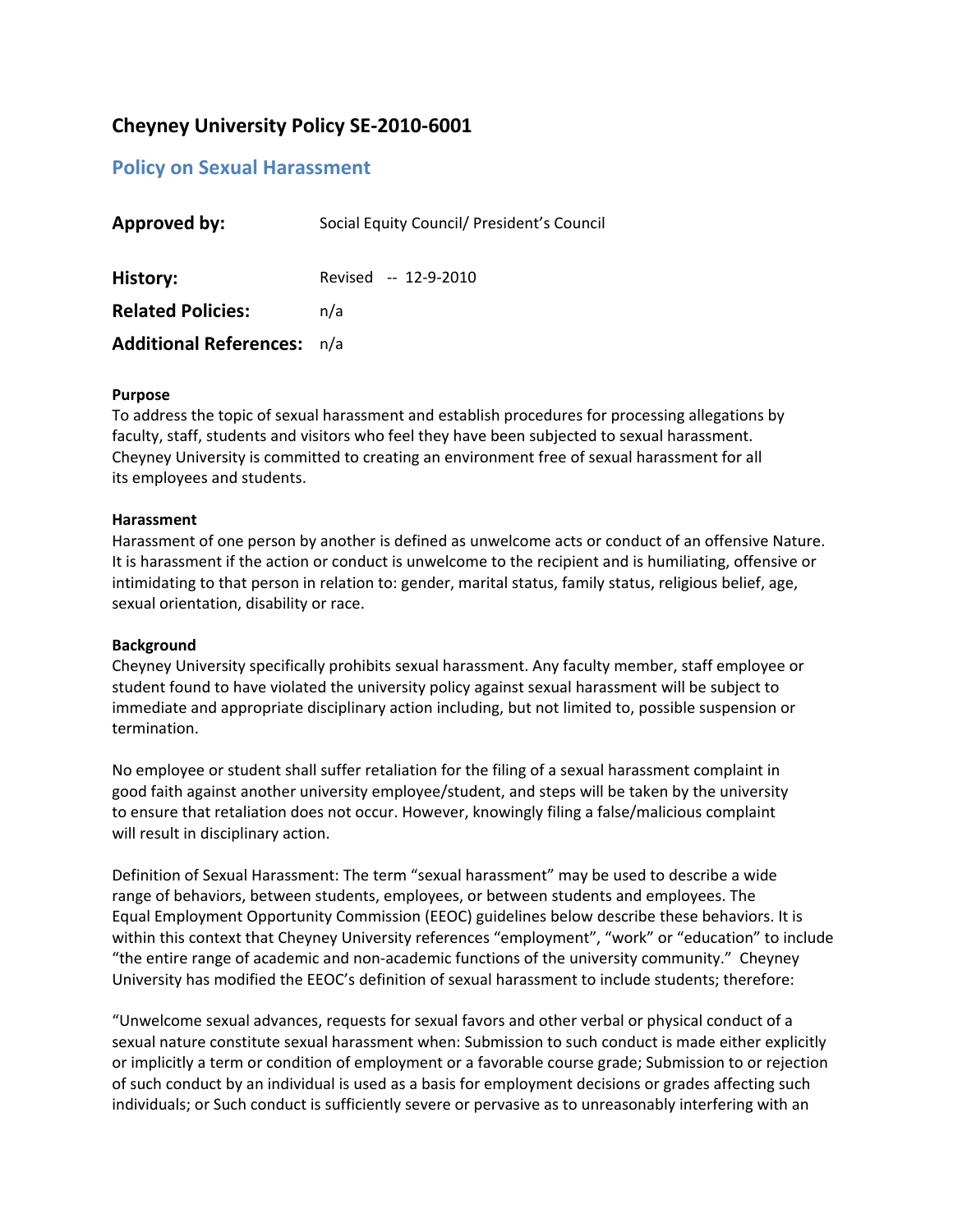individual's work performance or creating an intimidating, hostile or offensive working, educational or residential environment.

The EEOC's definition of sexual harassment is hereby modified to include students and is adopted by Cheyney University. The behavior, as noted above, is specifically prohibited by all students.

Counseling will be available to any employee or student who files a sexual harassment complaint, if he/she desires and requests such counseling.

### **Procedure**

The question of determining what constitutes sexual harassment shall be determined from the perspective of whether the person filing the complaint was affected by the actions of the person who is alleged to have committed the sexual harassment. The person filing the complaint. Any student who believes this policy has been violated should:

- Say "no" to the offender and relay the message that the individual's behavior is disapproved and ask that such behavior cease; If such behavior does not cease, keep a record of the harassment including dates, times, places, etc.
- Keep copies of any notes, cards, etc; and
- Obtain witnesses, co-workers, students, etc.

However, the failure to do any of these things will not necessarily result in a finding that no sexual harassment occurred.

In accordance with principles of academic freedom, course content and teaching methods remains the preview of individual faculty members. At the same time, faculty members shall refrain from classroom behavior that focuses attention on sexual characteristics in a context, which would otherwise be irrelevant.

### **Related Unprofessional Conduct**

A university employee with professional responsibility for a student has real or potential power and authority over that student in a variety of roles including, but not limited to, instruction, advisor, coach, work‐study supervisor, committee member, etc. Such employee shall not abuse that power. Absent contradictory evidence, amorous and sexual relationships between a student and an individual with professional responsibility for that student, are presumed to be exploitative and constitutes unprofessional conduct. The consensual nature of such a relationship does not necessarily constitute a defense to a charge of sexual harassment or related unprofessional conduct.

### **Informal Complaint**

Any student or employee, who cannot resolve the harassment as noted, may seek to resolve the problem informally prior to filing a formal written compliant outlined below. They may communicate the problem to the Director of Social Equity, designated by the President, located in the Wade Wilson Administration Building, and request advice and/or assistance in resolving the problem informally. As much as possible, such discussions shall remain confidential.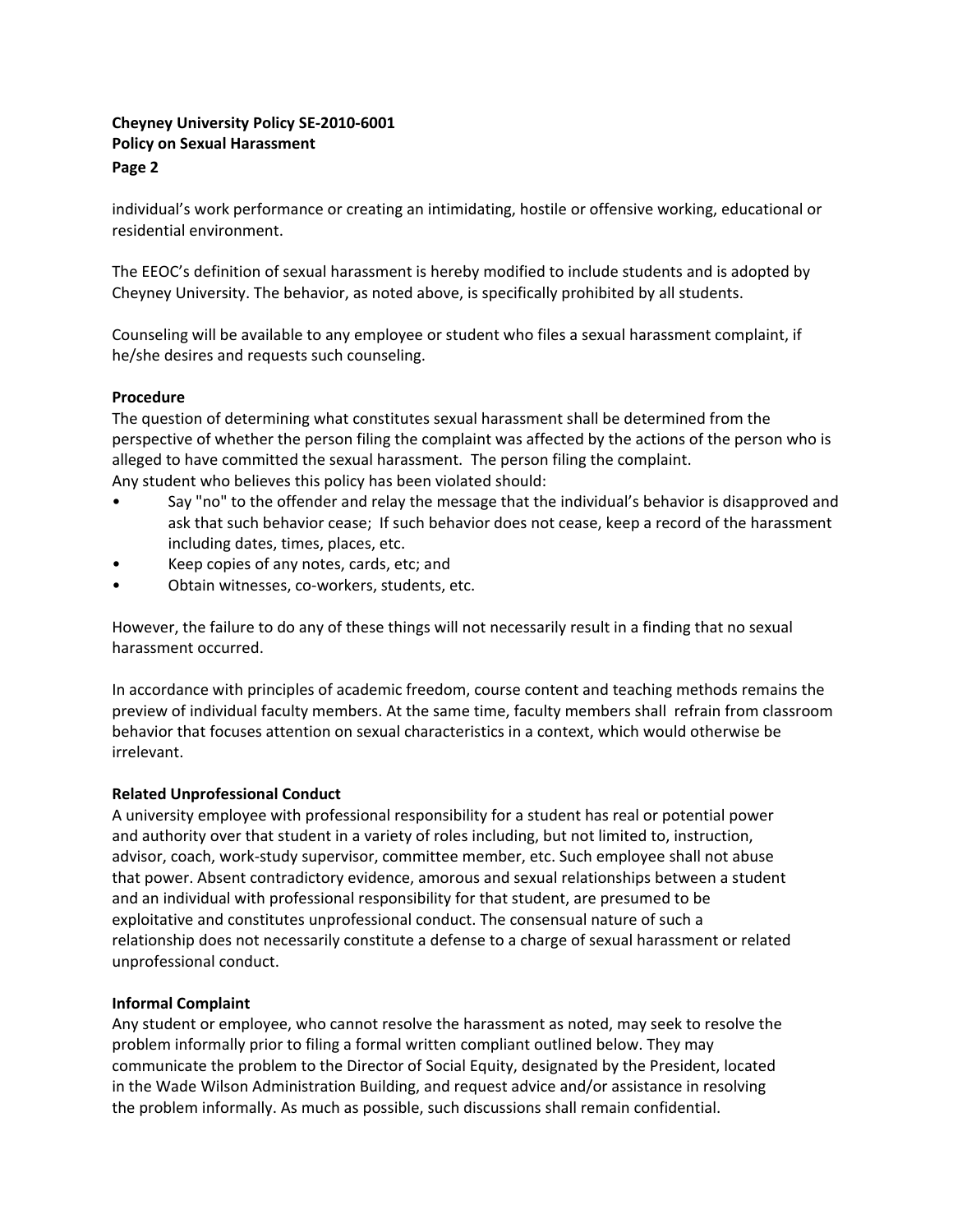#### **Formal Complaint**

A student or employee, who believes this policy has been violated, may file a formal written complaint directly with his/her immediate supervisor, the university administration (i.e., President and Provost and Vice President of Academic and Student Affairs, Vice President for Finance and Administration; Social Equity Director), as well as the Office of Public Safety, Faculty Member or Student's Advisor. The Director of Social Equity will be notified immediately of any complaint(s), who, in turn, will notify the President. Any member of the university community who attempts to interfere with, restrain, coerce, discriminate against, or harass (overtly or covertly) any individual responsibly pursuing a complaint of sexual harassment will be subject to prompt and appropriate disciplinary action.

#### **Resolution**

Any person found to be violating said policy would be subject to prompt and firm disciplinary action, as determined by the Director of Social Equity. Such discipline may range from reprimand, letter in personnel file, to dismissal or expulsion.

#### **Appeal Process**

Either party who disagrees with the investigative finding(s) of said complaint has the opportunity to appeal such decision to the university president and the President's Council.

#### **Other Rights and Penalties**

By law, any employee or student may seek other relief to which he/she is entitled. If circumstances of the complaint warrant, the director of social equity will make recommendation to the president to alleviate the situation while the complaint is being resolved.

#### **Additional Locations to File Sexual Harassment Complaint(s)**

Equal Employment Opportunity Commission Office of the Chancellor Pennsylvania Bureau of Civil Rights Pennsylvania Human Relations Commission State and Local Law Enforcement Agencies State Employees Assistance Programs

#### **CONFIDENTIALITY**

In the interest of maintaining confidentiality, only parties to the complaint (i.e. complainant, respondent, witnesses, etc.) will participate in the investigation. Details of the complaint, as well as the names of the individuals connected to the investigation, will be disclosed only if necessary to protect the rights of any party involved or as otherwise required by law or collective bargaining agreement.

#### **DEFINITION OF SEXUAL HARASSMENT**

Sexual advances, requests for sexual favors, and/or other verbal or physical conduct that is pervasive or severe may constitute sexual harassment when: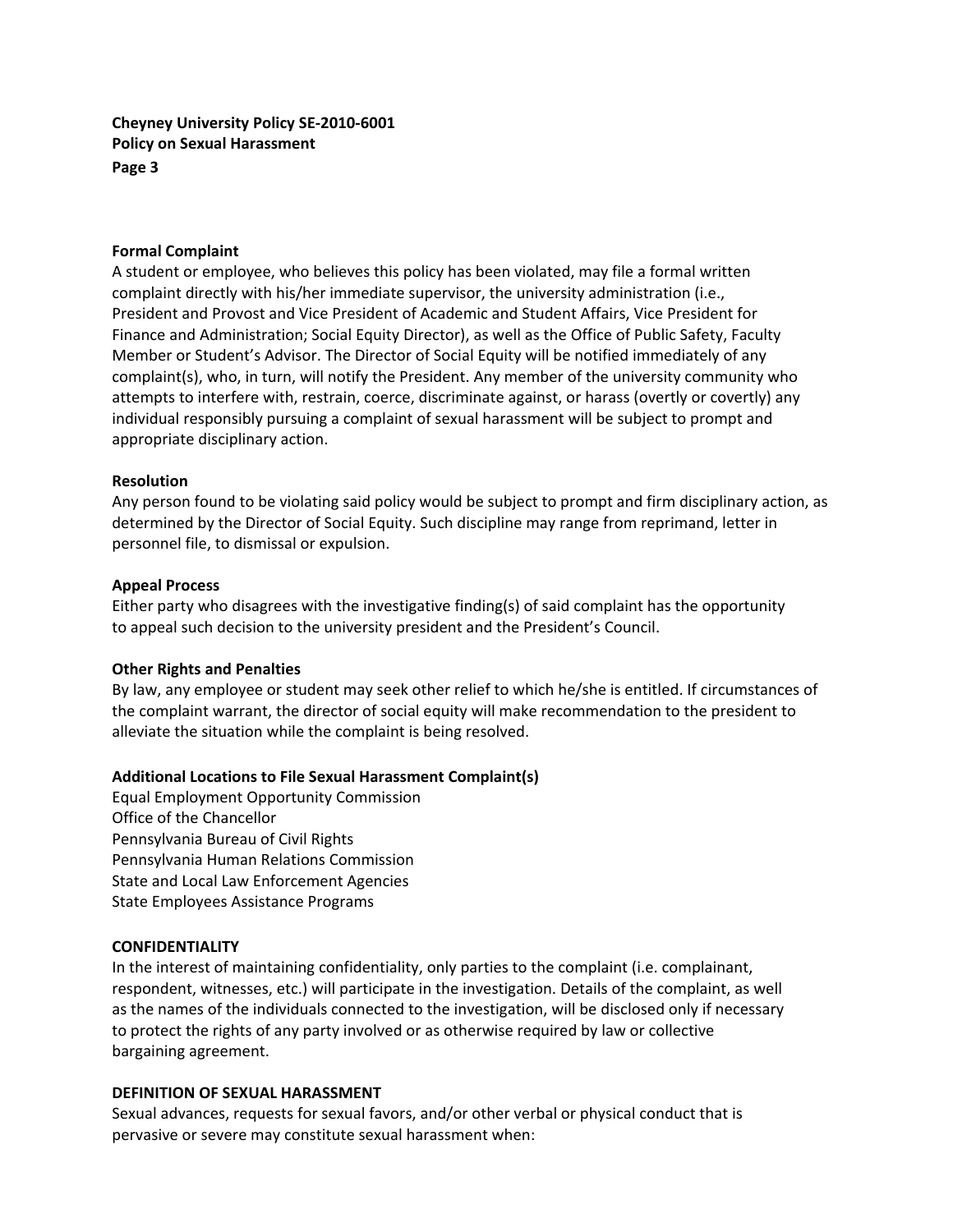1. submission to such conduct is made either explicitly or implicitly a term or condition of an individual's employment or academic advancement; or

2. submission to or rejection of such conduct by an individual is used as the basis for employment or academic decisions affecting such an individual;

3. such conduct has the effect of unreasonably interfering with an individual's work or academic performance or creating an intimidating, hostile, or offensive working or academic environment. This policy applies to all individuals on campus regardless of gender or sexual orientation. Men may not sexually harass women, women may not sexually harass men, women may not sexually harass women, and men may not sexually harass men.

### **RESPONSIBILITIES**

Each dean, department chairperson, and/or administrative supervisor is responsible within his/her respective area for the implementation, dissemination, and explanation of this policy. Assistance in accomplishing these tasks may be obtained by contacting the Office of Social Equity. It is the obligation of each student, faculty member, and staff member to adhere to this policy.

#### **FALSE COMPLAINTS**

Any person who knowingly files a false complaint of sexual harassment may be subject to disciplinary action, including dismissal from the university.

### **THE UNIVERSITY PROCEDURE**

### **STEP 1: All charges of sexual harassment should be referred to the Office of Social Equity.**

In order to ensure the effective handling of all incidents of sexual harassment, this policy requires that all such reports be directed to the same office on campus, namely the Office of Social Equity. At this first stage of the procedure, the individual or individuals who alert(s) the Office of Social Equity of a possible sexual harassment incident might not be the actual complainant(s).

A potentially aggrieved party may bring a complaint of sexual harassment to a supervisor, department chair or dean, who, in turn, shall refer the complainant to the Office of Social Equity.

In the event there are two or more complainants and/or two or more persons (respondents) accused of sexual harassment in the same set of circumstances, the Director of Social Equity or his/her designee within the Office of Social Equity, will decide whether the complaint will be handled jointly or separately. For purposes of this document, the phrases "the complainant," "the accused" and/or "the respondent" may be plural.

The role of the Director of Social Equity, or his/her designee within the Office of Social Equity, in this procedure is to serve as a fact finder. The Director of Social Equity, or his/her designee within the Office of Social Equity, must act in such a manner as to ensure that all parties to a sexual harassment complaint are protected by appropriate due process and confidentiality. Should the Director of Social Equity be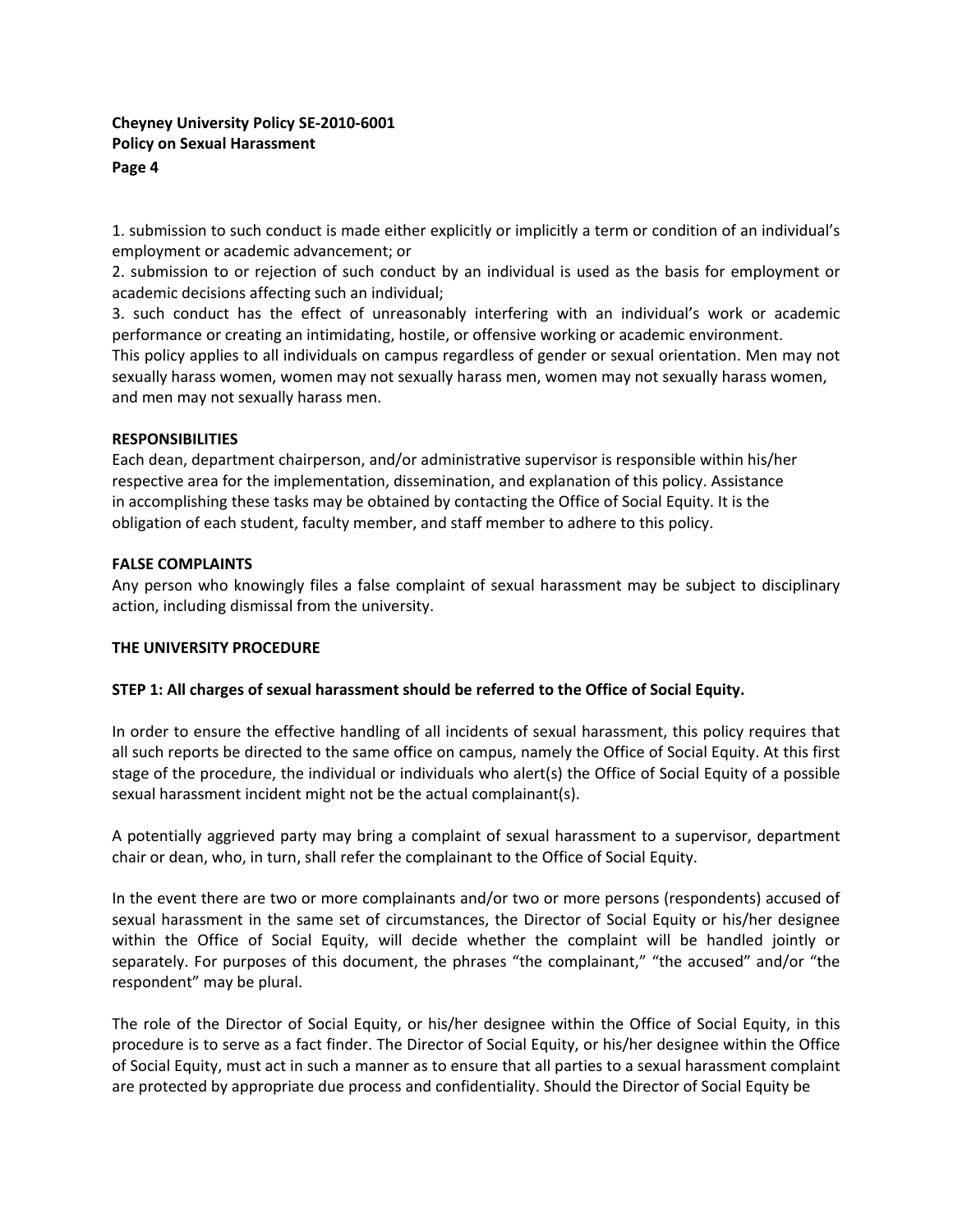accused of sexual harassment, the Provost will act in his/her place. Should the University President be accused of sexual harassment, the matter will be referred to the Pennsylvania State System of Higher Education, Office of the Chancellor.

# **STEP 2: The complainant meets with a representative from the Office of Social Equity.**

The purpose of this meeting is to discuss the complaint and to gather information. At this initial meeting, the Director of Social Equity, or his/her designee within the Office of Social Equity, clarifies for the complainant whether or not the allegations may constitute sexual harassment. The Director of Social Equity, or his/her designee within the Office of Social Equity, then reviews the appropriate complaint procedure for the benefit of the complainant. Complainants are not required to file a written sexual harassment complaint.

# **STEP 3: The complainant will receive additional clarification regarding university procedures regarding the alleged sexual harassment and general information regarding counseling.**

If requested by the complainant, the Director of Social Equity, or his/her designee within the Office of Social Equity, will provide general guidance for the complainant in order to:

a) Clarify the nature of the alleged sexual harassment.

b) Review the university's complaint procedure.

c) Review the complainant's responsibilities of filing a written or oral complaint.

d) Give guidelines for what a written complaint should contain, in the event the complainant chooses to file his/her complaint in writing.

e) Apprise the complainant of counseling services offered through the CU Department of Guidance and Counseling for a student complainant or the State Employee's Assistance Program for an employee complainant.

### **STEP 4: The complainant files a complaint.**

A complainant may file a complaint either orally or in writing. In the event that a complainant does not wish to file a signed complaint him or herself, the Director of Social Equity, or his/her designee within the Office of Social Equity, will prepare a written statement with the following information: the names of the complainant and the respondent, a short description of the alleged violation as stated by the complainant, and the date(s) of the alleged harassment. Whether the complainant submits a written complaint or the Office of Social Equity prepares a written statement, the allegations will be investigated.

# **STEP 5: The Director of Social Equity must decide on an appropriate course of action regarding the complaint.**

There are two possible courses of action following the filing of a complaint:

a) Based on the complainant's written or spoken account of alleged harassment, the Director of Social Equity, or his/her designee within the Office of Social Equity, determines there is insufficient reason to proceed with a complaint and counsels the complainant regarding this decision. In this case, the investigation would stop at this point and the complainant would be notified of the decision of the Office of Social Equity.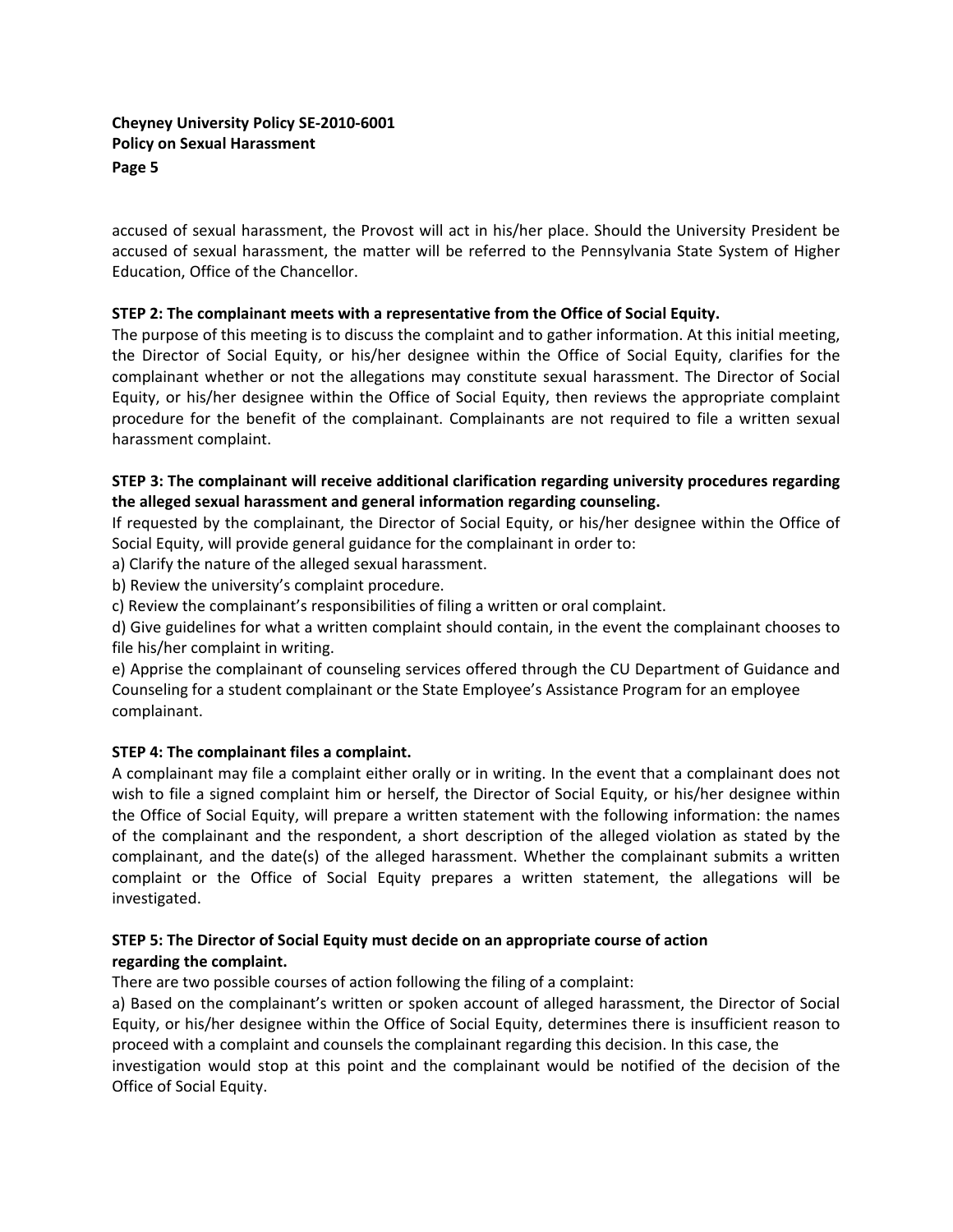b) Based on the complainant's account of alleged harassment and a finding of sufficient reason to proceed, the Director of Social Equity, or his/her designee within the Office of Social Equity, will promptly initiate an impartial fact‐finding investigation of the reported sexual harassment.

### **STEP 6: The accused is notified of the complaint.**

Absent unusual circumstances, within 21 calendar days of a complaint being filed, the Office of Social Equity will notify the respondent that a complaint of sexual harassment has been filed against him/her. Depending on the circumstances, the respondent will be notified either orally or in writing. If the notification is in writing, for reasons of confidentiality, the notification will be mailed to the respondent's home address, unless the respondent is a student who resides on campus. Furthermore, if the notification is in writing, it will be sent by certified mail so that only the respondent can sign for it personally.

# **STEP 7: The Director of Social Equity meets with the respondent.**

Absent unusual circumstances, within 14 calendar days of having received notification of the complaint, the respondent must meet with the Director of Social Equity, or his/her designee within the Office of Social Equity, to discuss the complaint. The respondent will be given the opportunity to respond to the allegations and provide any and all defenses, as well as the names of any witnesses and/or documentation in his/her defense.

The University will take every precaution to protect the complainant and any witnesses from retaliatory action by the respondent. In fact, the respondent will be informed he/she is not to retaliate against the complainant in any way nor against any other person connected to the complaint as that action may result in a separate disciplinary action. Further, the respondent will be informed he/she is not to communicate directly with the complainant regarding the claim of sexual harassment as this may be perceived as an attempt to discourage the complainant from pursuing the complaint. The Office of Social Equity will attempt to resolve the complaint informally. If the complaint is not resolved informally, a formal investigative process will follow.

### **STEP 8: The Office of Social Equity seeks to resolve the complaint and/or to mediate a solution.**

The Director of Social Equity, or his/her designee within the Office of Social Equity, may choose to meet with the complainant, absent unusual circumstances, within 7 days of having met with the respondent. Upon meeting with the respondent and the complainant, the Director of Social Equity, or his/her designee within the Office of Social Equity, will seek to resolve the complaint. One of two outcomes is possible:

a) The Director of Social Equity, or his/her designee within the Office of Social Equity, is satisfied the respondent will make appropriate changes in his/her behavior. The Director of Social Equity, or his/her designee within the Office of Social Equity, meets with the respondent to counsel the respondent about resolution of the complaint (e.g. removing inappropriate pictures from a conspicuous location). A record of the resolution would be signed by the respondent and would be kept in the Office of Social Equity for three years. The Office of Social Equity will inform the complainant the matter has been resolved, without providing detailed information about the resolution.